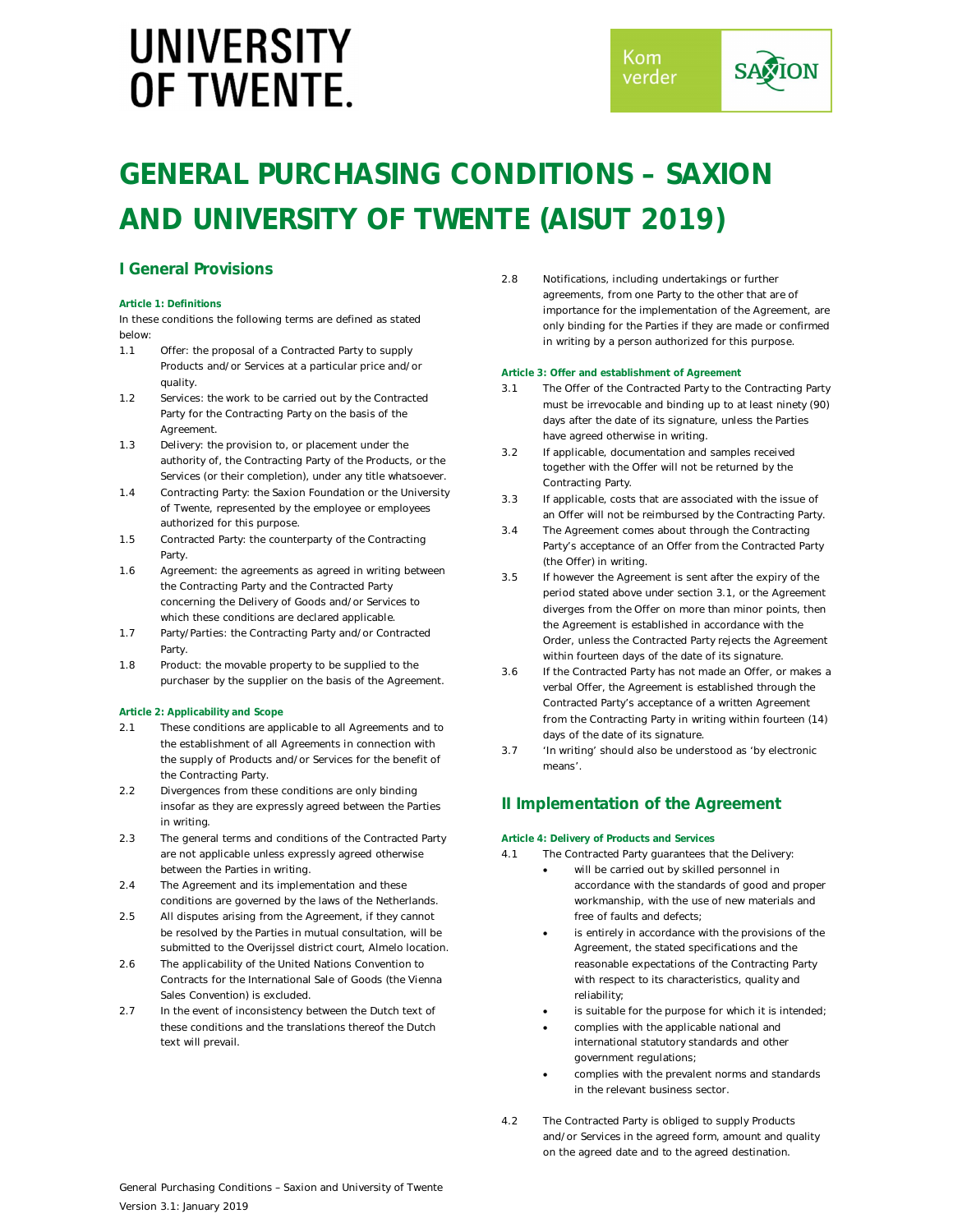

- 4.3 The Delivery of Products will take place Delivery Duty Paid, in accordance with the version of the Incoterms that applies at the time of the Order, without prejudice to the provisions of these Conditions.
- 4.4 In the event of the deployment of temporary workers, the Contracted Party must, on request, demonstrate in writing that their identity has been established in accordance with the statutory regulations, the required permits to carry out the work have been issued, the details of education and training have been verified and the required confidentiality declarations have been signed.
- 4.5 Work in buildings and grounds of the Contracting Party will be carried out during the working hours applicable at that time.
- 4.6 The Contracted Party is only authorized to outsource the implementation of the Agreement, wholly or in part, to third parties with the prior written permission of the Contracting Party. The Contracting Party is entitled to grant this permission conditionally.
- 4.7 In the event that a Delivery of Products cannot take place at the agreed time, for whatever reason, then the Contracted Party will store, preserve, secure and insure the Products in a soundly packed, separated and recognizable condition.
- 4.8 If the agreed period is exceeded by the Contracted Party then the Contracting Party is entitled, after the Contracted Party has been a given reasonable period in writing to nevertheless comply with his obligations, to acquire the Products and Services from a third party. The Contracting Party is entitled to recover all costs, damages and interest from the Contracted Party, with the exception of the circumstance that the Contracted Party is in a situation of force majeure within the meaning of article 6:75 of the Dutch Civil Code.
- 4.9 The supply of Products will be considered to have been completed at the time that they are delivered by the Contracted Party at the location designated by the Contracting Party and the Contracting Party can freely dispose of these Products there. In the case of the provision of Services then the time at which the implementation is completed applies as the time of delivery. The risk will be transferred to the Contracting Party when the supply is completed and accepted by the Contracting Party.
- 4.10 Delivery in parts is not permitted except with the prior written permission of the Contracting Party.
- 4.11 The Contracted Party will make all documentation (information, drawings, explanatory notes and/or instructions) available as agreed or as the Contracting Party reasonably needs to make optimum use of the Products and/or Services.
- 4.12 The Contracted Party is entitled to use the information provided by the Contracting Party, but only in connection with drawing up an offer and implementing the Agreement. This information remains the property of the Contracting Party.

## **Article 5: Transfer of rights and obligations arising from the Agreement**

- 5.1 The Contracted Party is not permitted to transfer the Agreement or the rights and duties arising from it, wholly or in part, without the prior written permission of the Contracting Party, which permission will not be withheld on unreasonable grounds. The Contracting Party can attach conditions to this permission.
- 5.2 The first paragraph of this article does not apply in respect of the granting of limited rights, such as a right of lien.

## **Article 6: Regulations**

- 6.1 The Contracted Party must comply with all applicable government regulations and locally valid regulations such as those in the fields of working conditions, privacy, technology, quality, safety and the environment.
- 6.2 If regulations are applicable to the Delivery that are not imposed by the government then the Contracted Party is expected to know of and comply with these, unless the Contracted Party immediately informs the Contracting Party otherwise in writing. The Contracting Party will then provide the Contracted Party with further information on these regulations and documents. The Contracted Party must ensure, at his own expense, the timely acquisition of the permissions, permits or licences that are necessary for the implementation of the Agreement and for compliance with the conditions stated in them.

## **Article 7: Progress of the work**

- 7.1 The Contracted Party will, on request, provide the Contracting Party with his implementation schedule in connection with the time planning and staffing of the Delivery, and provide information on its progress as often as and in the form that the Contracting Party requires.
- 7.2 If the Contracted Party can reasonably foresee that he will not be able to comply with his obligations to the Contracting Party in a timely manner, then he is obliged to inform the Contracting Party of this immediately, stating the reasons, and to subsequently confirm this to the Contracting Party in writing. The notification of the Contracting Party does not discharge him from his obligations in respect of the final deadline and of making a proposal for an amended plan. The agreed delivery date, dates or period apply as strict and final for the full Delivery, including the associated documentation.
- 7.3 If in the opinion of the Contracting Party the progress of the Delivery stagnates to such an extent that it cannot be completed on time, then the Contracting Party will inform the Contracted Party of this in writing.
- 7.4 In the case described in section 7.3, the Contracted Party is obliged to take all measures, within a reasonable period and within a maximum of two weeks, and at his own expense, that in the opinion of the Contracting Party are necessary to make up the delay within a short period, including the deployment of additional personnel or equipment.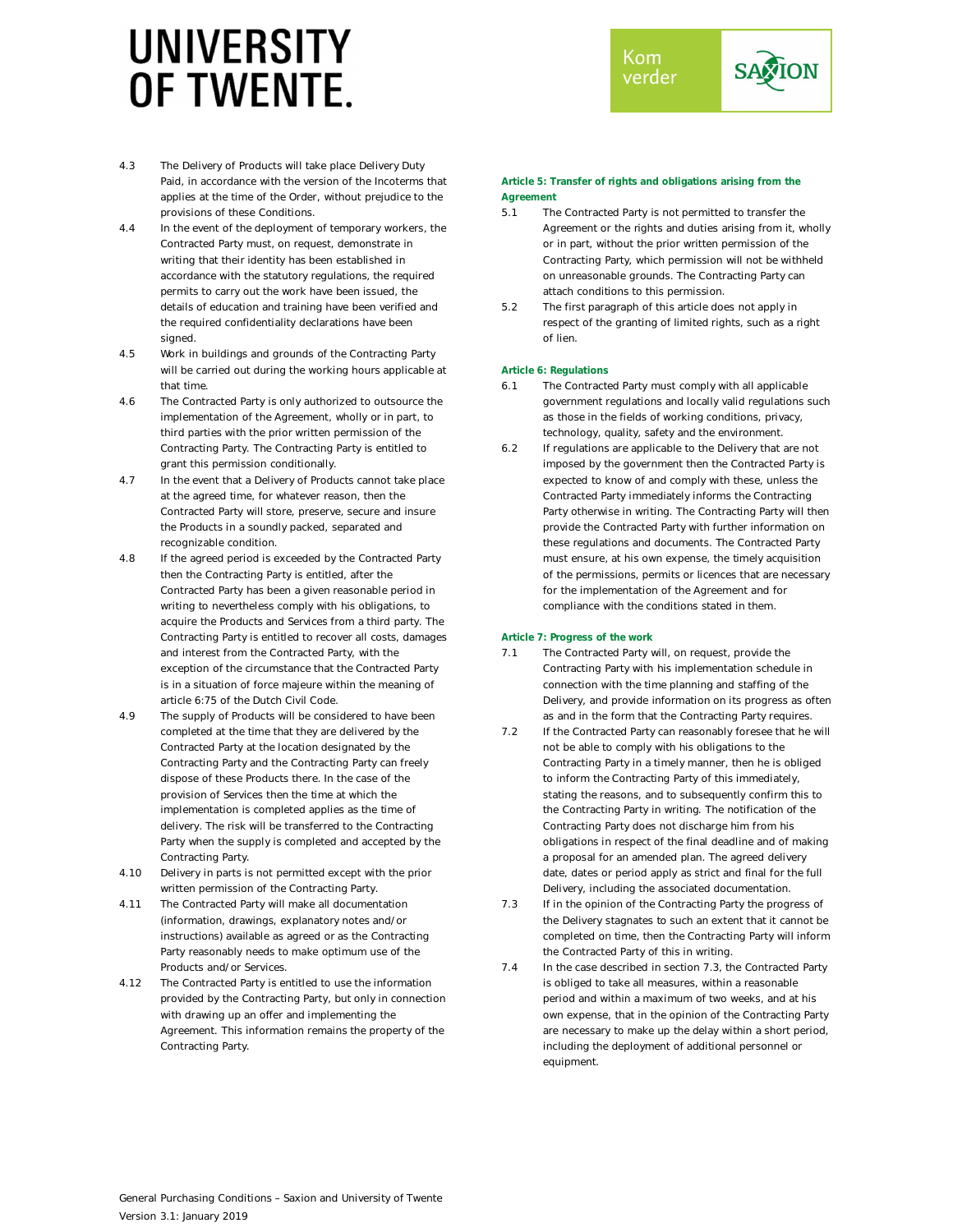

- 7.5 Failing this the Contracting Party is entitled, without prejudice to the other rights accruing to it, to itself take all measures that it considers to be necessary for this purpose, including having the work carried out by third parties at the Contracted Party's expense.
- 7.6 In the case described in section 7.5 the Contracted Party and those third parties will grant all desired cooperation.

## **Article 8: Changes; additional or reduced work**

- 8.1 The Contracting Party is entitled to change the content and extent of the Delivery, also if this leads to additional or reduced work. If the Contracted Party is of the opinion that the changes have consequences for the agreed price or delivery period, the Contracted Party will inform the Contracting Party of this immediately in writing and, if so wished, the Contracting Party can request an amended offer.
- 8.2 Adjustment of the price or delivery period will take place on the basis of the unit prices and fees specified in the Agreement, or on the basis of reasonableness and the standards and principles that form the basis of the Agreement.
- 8.3 Changes in the Delivery will not be implemented earlier than following the written approval of the Contracting **Party**
- 8.4 A lack of agreement on the adjustment of the price does not give the Contracted Party the right to suspend the implementation of the change.
- 8.5 Extra work that the Contracted Party could have or should have foreseen on entering into the Agreement in order to be able to supply the agreed performances and functionalities or that are the consequence of a shortcoming of the Contracted Party will in any event not be considered as additional work.

## **Article 9: Packaging and dispatch**

- 9.1 The Contracted Party will package Products to be delivered as economically, safely and carefully as possible and in such a way that the consignment is manageable during transport and unloading. The Contracted Party will ensure that the consignment reaches its destination in good condition.
- 9.2 Packaging must be suitable for reuse or recycling.
- 9.3 Special packaging that must be returned to the Contracted Party must be marked as such. The Contracted Party himself will attend to the collection of this packaging. The packaging, transport, storage and processing of the consignment must be in compliance with the applicable legislation and regulations in the fields of safety, the environment and working conditions.
- 9.4 The Contracted Party will mark the consignment on the outside with the Contracting Party's order reference number and the number of packages, as well as the correct name and address details and the delivery address. The outside of the packages will be provided with a packing list stating the content of the consignment. A consignment that does not comply with these requirements may be refused by the Contracting Party.

### **Article 10: Inspection and acceptance**

- 10.1 Within thirty (30) days of delivery the Contracting Party will inspect the Products and/or Services in connection with their nature, condition, quality and amount, in order to establish whether the Products and/or Services are in compliance with the agreements made by the Parties.
- 10.2 The Contracting Party will inform the Contracted Party in writing within a reasonable period of whether the Products and/or Services have been accepted. In the event that the Contracting Party has not informed the Contracted Party of the acceptance in writing within a reasonable period, the Contracting Party will be considered to have accepted the Products and/or **Services**
- 10.3 In the event that the Contracting Party rejects the Products then he will inform the Contracted Party of this as soon as possible, thereby making his complaints sufficiently clear. If the Contracted Party does not retrieve rejected Products within fourteen (14) days, the Contracting Party is entitled to return the delivered Products, which have been tested or samples of which have been taken, to the Contracted Party. The costs and the risks of this will be borne by the Contracted Party. If return is not reasonably possible, then the Contracting Party can retain the Products for the Contracted Party at his expense and risk. The Contracting Party can, if it considers this expedient, give the Contracted Party the opportunity to make a redelivery. The Contracting Party is entitled, after notification of rejection, to retain the Products at the Contracted Party's risk until further instructions are received from the Contracted Party, or to return the Products to the Contracted Party at the Contracted Party's expense and risk.
- 10.4 If the Contracted Party does not repair or redeliver the rejected Delivery within five working days of his having been informed, the Contracting Party is entitled to purchase the necessary Delivery from third parties, or to take measures itself or have measures taken by third parties at the Contracted Party's expense and risk.
- 10.5 In the event of rejection the Contracted Party will reimburse all costs incurred by the Contracting Party in connection with the Agreement.

## **Article 11: Completion, acceptance and delivery**

- 11.1 When the Contracted Party has in his opinion completed the agreed work, he will inform the Contracting Party of this in writing.
- 11.2 Unless determined otherwise in the Agreement, the results of the work will be considered as accepted and therefore delivered if the Contracting Party has accepted this in writing.

## **Article 12: Guarantee**

12.1 The Contracted Party guarantees that the delivered Products and/or results of Services will continue to comply with the agreed specifications and quality for twenty-four (24) months after delivery.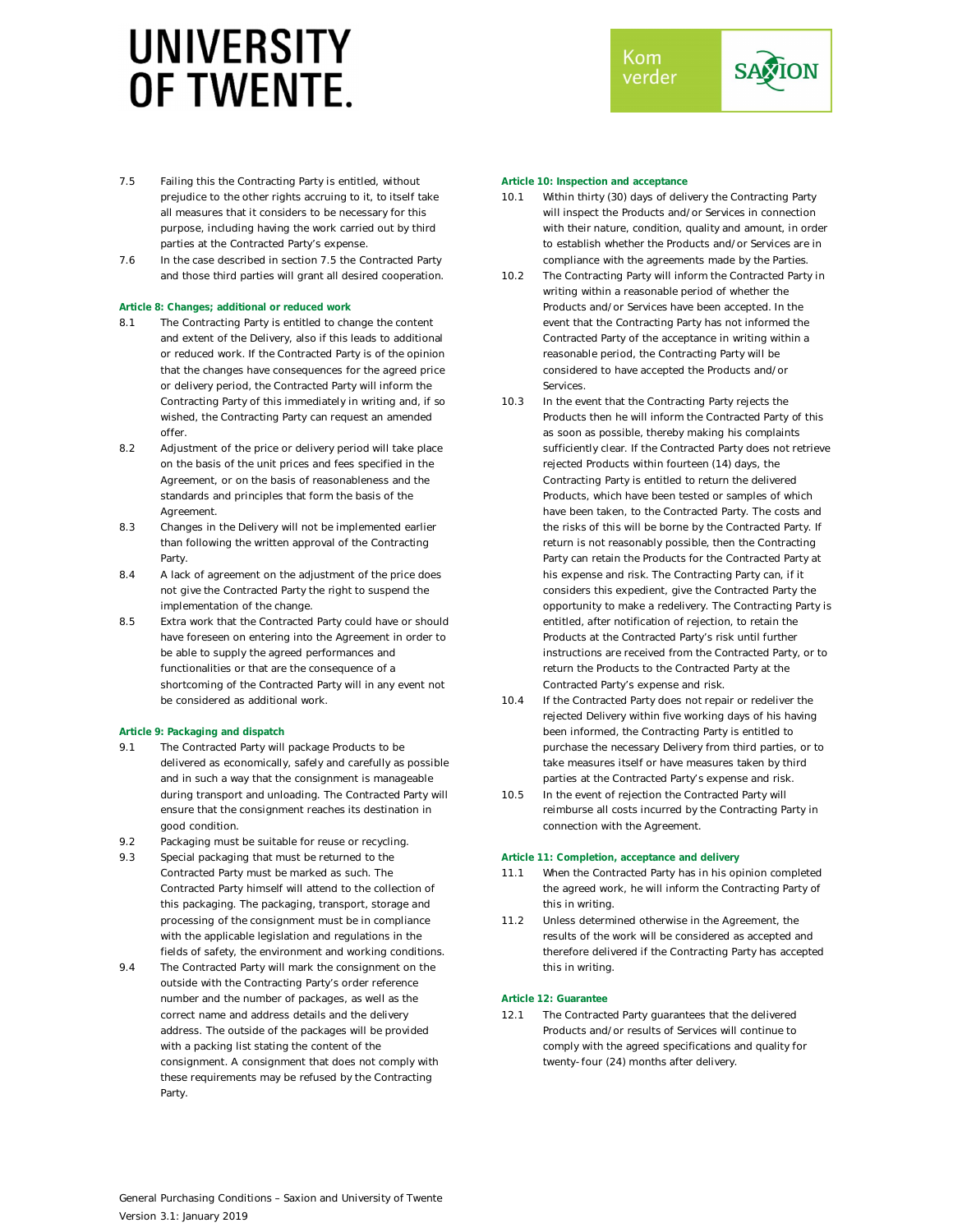12.2 The guarantee period stated in the previous paragraph will be extended by the time during which the intended use cannot be made of the Products and/or Services due to a defect or unsuitability that is attributable to the Contracted Party. In the case of repair or replacement of the Products and/or Services or parts thereof the full guarantee period will take effect again in respect of these Products and/or Services.

## **III Financial provisions**

## **Article 13: Price, invoicing and payment**

- 13.1 The price stated in the Offer is fixed, and expressed in Euros exclusive of VAT, and will be considered to relate to all costs that are necessary to deliver the Products and/or Services on the date and at the destination stated by the Contracting Party. These costs include for example expenses, taxes, duties and levies in connection with, among other things, production, transport, insurance and import and/or export.
- 13.2 Price changes must be announced at least two (2) months in advance.
- 13.3 The Contracting Party will pay the invoice of the Contracted Party, provided that it is agreed, within thirty (30) days of its receipt.
- 13.4 Invoices must comply with:
	- For invoices intended for the University of Twente: the invoice guide, which can be found at https://www.utwente.nl/en/fez/factuurwijzer-2018-eng.pdf;
	- For invoices intended for Saxion: the invoice guide, which can be found at https://www.saxion.nl/oversaxion/informatie-voor-leveranciers/sendinginvoices-and-receiving-payments.
- 13.5 Payment does not discharge the Contracted Party from any guarantee and/or liability to which he is held by law.
- 13.6 This article does not affect any right of the Contracting Party to make a settlement.
- 13.7 In the event that the Contracting Party does not comply with its payment obligations, or does not do so in a timely manner, then it will no longer be held to anything but the payment of the statutory interest, and will not be liable to pay this earlier than having been granted a reasonable period in writing by the Contracted Party to nevertheless fulfil its obligations.
- 13.8 In the event of any advance payment the Contracting Party is entitled to require a bank guarantee or comparable security guarantee, or to require a bank guarantee or comparable security guarantee for compliance with the obligations of the Contracted Party.



## **Article 14: Shortcoming, damage, insurance and liability**

- 14.1 If the Contracted Party falls short in his compliance with a contractual obligation and compliance is also lacking after written notice of default whereby he is granted a reasonable period for compliance, the Contracted Party is in default. The Contracted Party is obliged to reimburse all damages suffered by the Contracting Party as a result of the Contracting Party attributably not complying with the Agreement, or not doing so in a timely manner, or of the infringement of any contractual or non-contractual obligation. The Contracted Party will indemnify the Contracting Party against any claims of third parties in this respect.
- 14.2 The Contracted Party will insure himself in an appropriate and customary manner in accordance with generally accepted standards, and will keep himself so insured, against the following risks:
	- professional liability (risks that arise from professional misconduct);
	- corporate liability (including liability for damage caused to persons or to items that are the property of the Contracting Party);
	- loss of and damage to business inventory (including loss or damage due to fire and theft), including the items that are the property of the Contracting Party.
- 14.3 A so-called 'supervision clause' must be excluded in the insurance to be entered into and/or already entered into. On the request of the Contracting Party the Contracted Party will immediately provide a declaration of the insurer in which the existence of the insurance in question, the level of the insured amount and the payment of the premium are confirmed. The Contracted Party will immediately forward every message from the Contracting Party in which it holds the Contracted Party liable for damage to the insurer with whom he has insured his liability.
- 14.4 If the Contracted Party attributably fails to comply with his obligations and/or causes damage he is liable to the Contracting Party for the damage suffered or to be suffered, subject to the proviso that the liability, per occurrence, is limited to an amount of:
	- €150,000 for an Agreement whose value is less than or equal to €50,000;
	- €300,000 for an Agreement whose value is more than €50,000 but less than or equal to €100,000;
	- €500,000 for an Agreement whose value is more than €100,000 but less than or equal to €150,000;
	- €1,500,000 for an Agreement whose value is more than €150,000 but less than or equal to €500,000;
	- €3,000,000 for an Agreement whose value is more than €500,000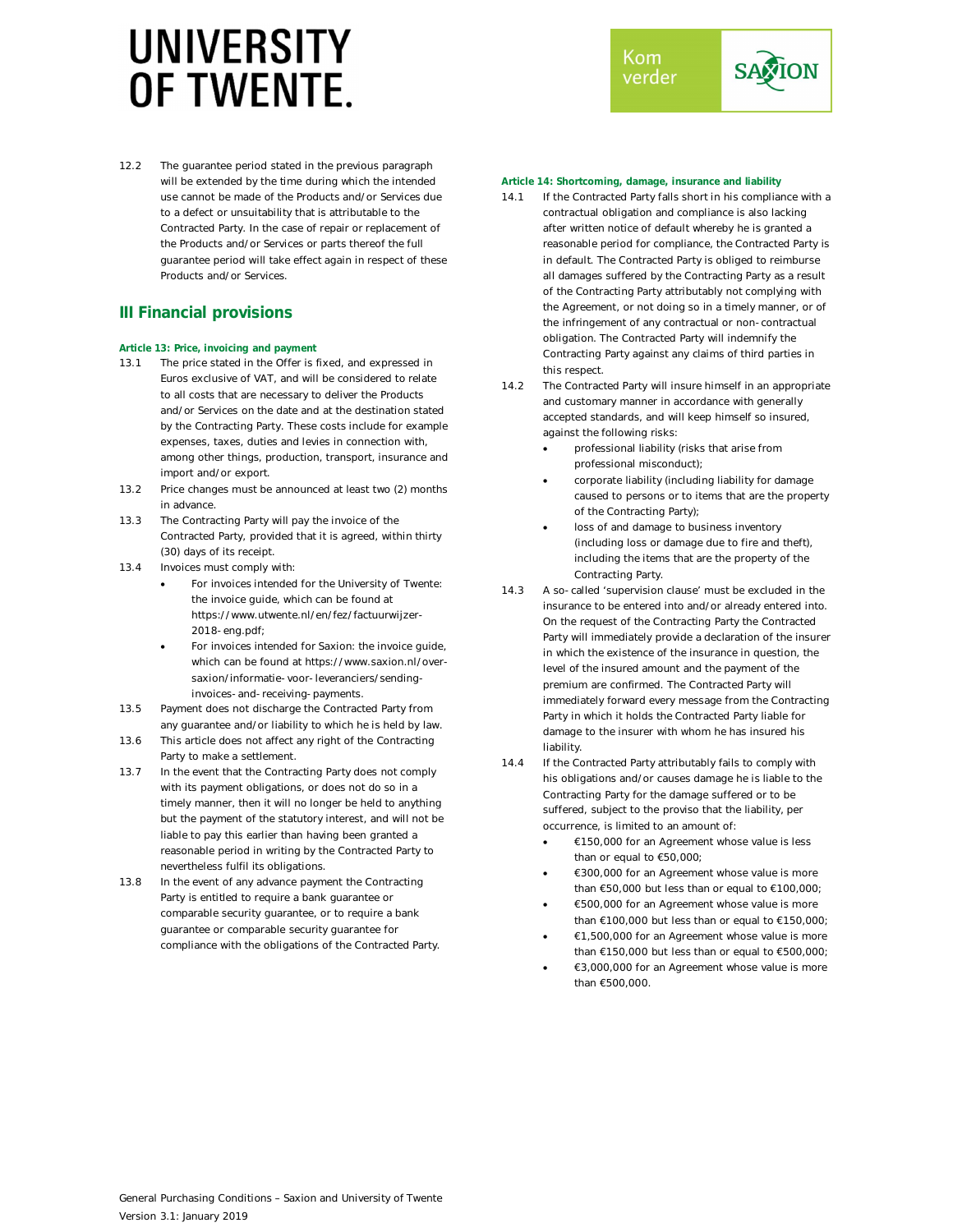

- 14.5 The value of the Agreement is determined as follows:
	- For Agreements with a term of longer than twelve (12) months it applies that the Agreement value is equal to the costs on the basis of the supplied Products charged and/or to be charged over the previous twelve (12) months. If the Agreement has not yet been in effect for twelve (12) months the value of the Agreement will be determined proportionally.
	- For Agreements with a term of less than twelve (12) months it applies that the Agreement value is equal to the entire (achieved and future) expected value of the Agreement.
- Connected events will be regarded as a single event. 14.6 The limitation of liability as referred to in section 14.4
	- ceases to apply:
		- in the event of claims of third parties for compensation as a result of death or injury;
		- in the event of wilful misconduct or gross negligence on the part of the Contracted Party or his personnel;
		- in the event of the infringement of intellectual property rights as referred to in article 16.
- 14.7 All obligations in connection with personnel of the Contracted Party, including those in pursuance of fiscal and social insurance legislation, will be borne by the Contracted Party. The Contracted Party indemnifies the Contracting Party against any liability in this connection.

## **Article 15: Force majeure**

- 15.1 Neither of the Parties is obliged to comply with an obligation arising from the Agreement or its initiation if it is hindered as a result of a circumstance for which it cannot be held accountable and nor is at its expense by law, a legal action or generally accepted standards.
- 15.2 There will be considered to be a situation of force majeure if, among other things, the Contracted Party is faced with a strike organized by a recognized trade union and he is restricted in the compliance with his obligations by the action or omission of a national or local government agency.
- 15.3 Force majeure on the part of the Contracted Party will in any event not include shortage of personnel, failure of auxiliary materials, liquidity and/or solvency problems and the failure of third parties to comply with their obligations towards the Contracted Party.
- 15.4 A Party can only invoke force majeure if it informs the other Party of this as soon as possible, supplying the necessary documentary evidence. A Party can however accept an invocation of force majeure, even if the other Party does not fulfil the provisions of the foregoing paragraph, on grounds of reasonableness.
- 15.5 If such a situation arises, the Parties will discuss as soon as possible the measures that are necessary to prevent damage or inconvenience for the Contracting Party and the Contracted Party will, if possible, grant his cooperation in the implementation of these measures and make efforts to restrict damage or inconvenience for the Contracting Party to a minimum.

## **IV Miscellaneous provisions**

## **Article 16: Intellectual property rights and other rights**

- 16.1 The Contracted Party guarantees that the Products and/or Services supplied by him in no way infringe the rights of third parties, including intellectual property rights such as copyrights, patent and brand rights. The Contracted Party therefore also indemnifies the Contracting Party against claims of third parties in this respect.
- 16.2 Unless the Parties agree otherwise in writing the intellectual property right and/or the right of use on the supplied Products and/or results of the Services of the Contracted Party is transferred to the Contracting Party after acceptance by the Contracting Party in accordance with the provisions of article 10 of these conditions.
- 16.3 Unless agreed otherwise, all copyrights that can be exercised – at any place and time whatsoever – in respect of Services provided accrue to the Contracting Party. These intellectual property rights will be transferred to the Contracting Party by the Contracted Party in pursuance of the Agreement at the time of it coming into being, which transfer will be thereby accepted by the Contracting Party.
- 16.4 Insofar as a further deed is required for the transfer of rights, the Contracted Party will grant his cooperation with the transfer of such rights to the Contracting Party on the Contracting Party's first request, without thereby being able to set further conditions. Any costs that are connected with the establishment of particular intellectual and other property rights will be borne by the Contracting Party. The Contracted Party irrevocably authorizes the Contracting Party to arrange for these intellectual and other property rights to be registered in the relevant registers.
- 16.5 Insofar as the results referred to in paragraph 2 come about with the use of already existing intellectual property rights that do not accrue to the Contracting Party, the Contracted Party grants the Contracting Party a non-exclusive right of use of unlimited duration. In that case the Contracted Party guarantees that he is entitled to grant the abovementioned right of use.
- 16.6 The Contracting Party will inform the Contracted Party as soon as possible of notifications or claims of third parties, and will provide him with all information and documents in its possession that are of importance for his defence.
- 16.7 The Contracted Party is entitled to negotiate directly with the claiming party and to conduct or take over the proceedings against this party.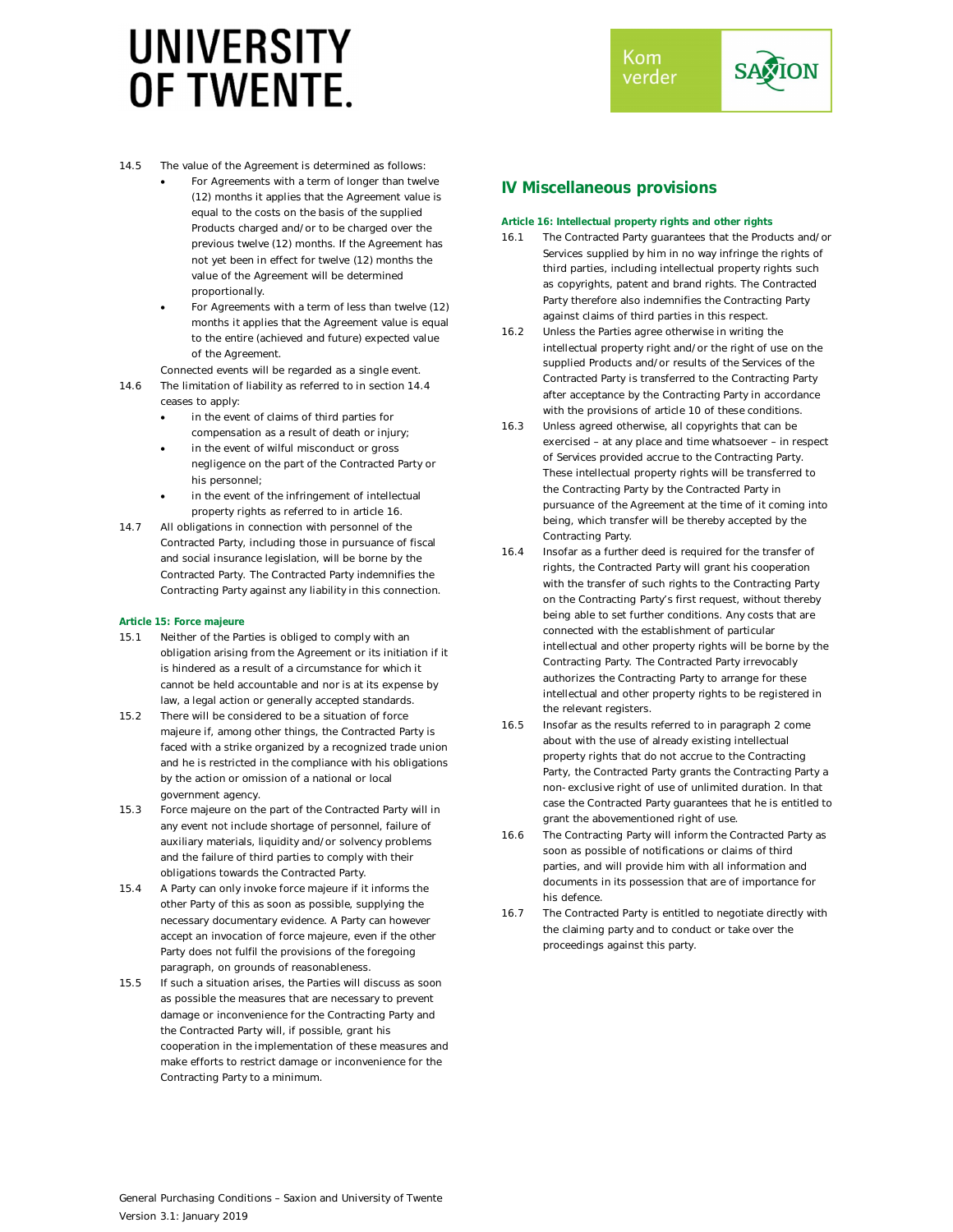

### **Article 17: Confidentiality**

- 17.1 The Parties will observe strict confidentiality in respect of information on each other's organization and the subject of the Agreement. Neither of the Parties will provide information, data or data carriers that are available to them to third parties without the prior written permission of the other Party, and will only disclose them to their personnel insofar as this is necessary for the implementation of the Agreement. The Parties will oblige their personnel and any third parties that are engaged to comply with the confidentiality provisions in this Agreement as well as to take all reasonable measures to ensure the confidentiality of this information and data.
- 17.2 All data and information that is generated or processed by virtue of this Agreement will be considered to be confidential information. The following, however, will not be considered as confidential information:
	- Information and/or data that has already been made public in accordance with the Agreement;
	- Information and/or data that a Party has acquired from the other with the indication that it is not confidential;
	- Information and/or data that a Party has lawfully acquired from a third party;
	- Information and/or data that is disclosed in response to an express request from a judicial institution or official authority or in pursuance of a legal obligation, in which case the disclosing Party will immediately – and if possible before the disclosure – inform the other Party of this disclosure as well as the background to it.
- 17.3 The Contracted Party may not publish or disclose information that can be traced in any way to the Contracting Party or students of the Contracting Party without the prior explicit permission of the Contracting Party. Any publication and/or report that comes about with the use of information from the Contracting Party may only be disclosed with the explicit written permission of the Contracting Party.
- 17.4 In the event of noncompliance with the provisions of the foregoing paragraph, the Contracted Party will forfeit an immediately due and payable penalty of € 25,000 per infringement, with the addition of  $\epsilon$  1,000 for every day that the infringement continues, without any legal intervention being required for this purpose and without prejudice to all other rights of the Contracting Party. The Contracting Party reserves the right to demand, besides the penalty, full compensation of the damage suffered by it.

#### **Article 18: Personal data processing**

- 18.1 Insofar as the Contracted Party processes personal data for the Contracting Party in the context of the Agreement as a processor within the meaning of the General Data Protection Regulation, the Contracted Party guarantees the application of appropriate technical and organizational measures, in order that the processing complies with the requirements of the General Data Protection Regulation and the protection of the data subjects is ensured. The Contracted Party will only process personal data by order, and on the basis of written instructions of the Contracting Party, except in case of divergent statutory regulations.
- 18.2 The parties will organize the processing of personal data by the Contracted Party for the benefit of the Contracting Party by agreement.

#### **Article 19: Bribery and conflicts of interest**

- 19.1 The parties will not request, accept or receive a commitment, neither from each other nor from third parties, for themselves or for any other party, any gift, remuneration, compensation or profit of any nature whatsoever that can also be interpreted as an unlawful practice. Such a practice can be a reason for the entire or partial dissolution of the Agreement.
- 19.2 If it becomes apparent that a subordinate of the Contracting Party, on the establishment of the Agreement, fulfils a paid or unpaid ancillary position with the Contracted Party without the Contracting Party having been informed of this before the Agreement is entered into, the Contracting Party may dissolve the Agreement, without notice of default, with immediate effect and without judicial intervention, without being obliged to pay any compensation.

#### **Article 20: Termination and dissolution**

- 20.1 Without prejudice to that which is otherwise established in the Agreement, each of the Parties can wholly or partly dissolve the Agreement by means of a registered letter and without legal intervention if the other Party is in default or compliance is permanently or temporarily impossible, unless this concerns a shortcoming that, in view of its exceptional nature or limited significance, does not justify the dissolution.
- 20.2 If one of the Parties cannot comply with its obligations as a result of force majeure, the other Party is entitled to wholly or partly dissolve the Agreement by means of a registered letter, with the observation of a reasonable period of notice and without legal intervention, without any entitlement to compensation consequently arising, but not earlier than after the expiry of a period of 15 working days, calculated from the date on which the circumstance that caused the situation of force majeure arose.